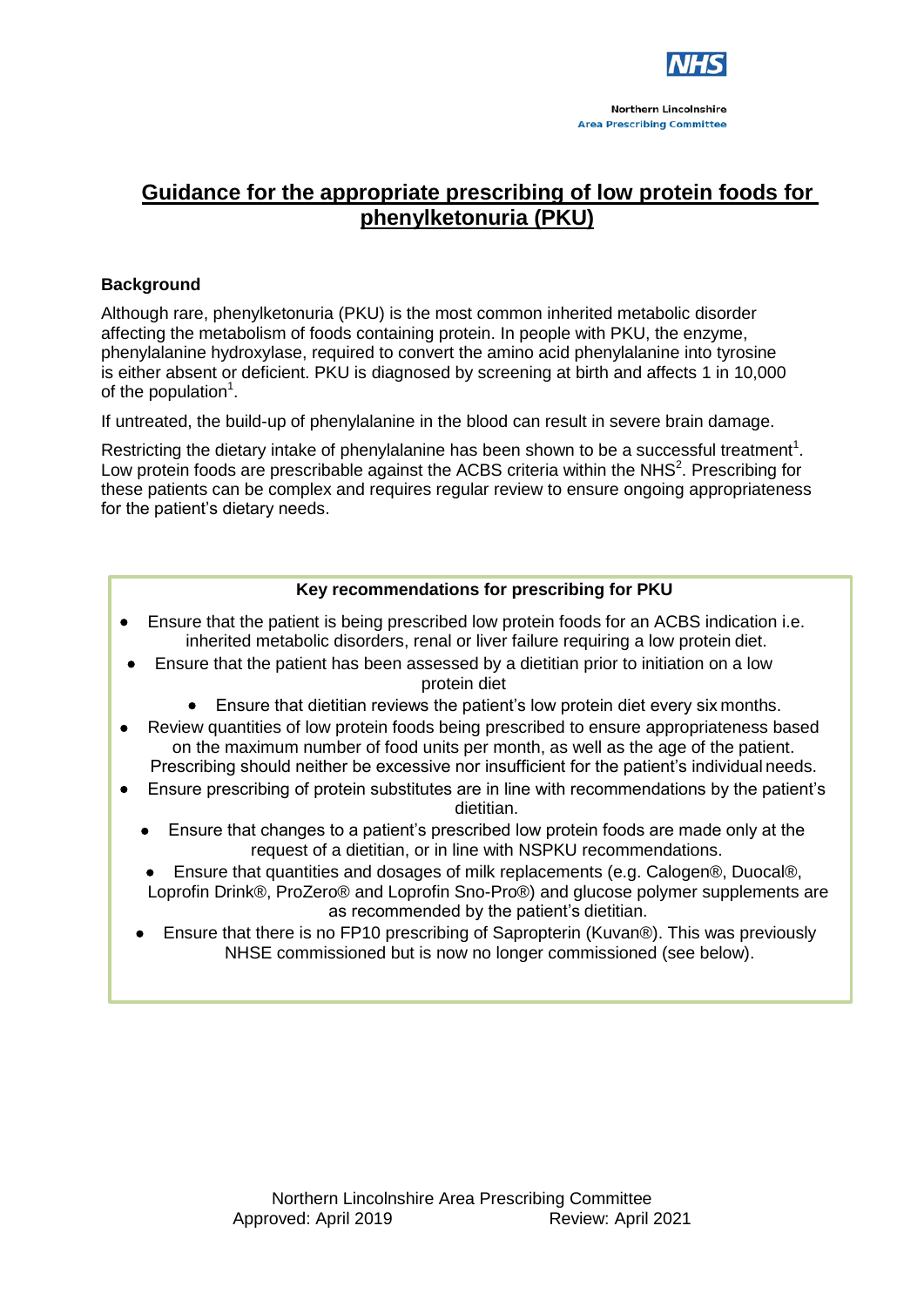The following are included in a PKU diet and, as PKU is an ACBS indication, can be prescribed for PKU patients:

- 1. Low protein special foods
- 2. Protein substitutes
- 3. Vitamins and minerals
- 4. Milk replacements and glucose polymer supplements

It is recommended that patients have a maximum number of food units per month for all **low protein special foods** depending on the age of the patient.

# **The definition of a unit is given below<sup>3</sup> :**

| <b>ACBS food product</b>                                             | One unit                      |
|----------------------------------------------------------------------|-------------------------------|
| Pasta/rice                                                           | 500g box                      |
| Pasta or potato pots/pasta in sauce                                  | 300 <sub>g</sub>              |
| Flour mix/cake mix                                                   | 1x 500g packet                |
| <b>Bread</b>                                                         | $600g - 800g$                 |
| Pizza bases/pizza base mixes                                         | 2 pizza bases (300g total)    |
| Crackers/crispbread/ mini-<br>crackers/croutons/savoury snacks       | 200 <sub>g</sub>              |
| Sausage/burger mixes                                                 | 4/2 sachets (125g dry powder) |
| Cheese sauce mix                                                     | 1 pack (225g dry powder)      |
| Soups                                                                | 4 sachets (112g dry powder)   |
| Breakfast cereals/hot breakfasts                                     | 375g/6 sachets                |
| Egg replacer/egg white replacer                                      | 1 tub                         |
| <b>Biscuits</b>                                                      | 1 packet (150g)               |
| Cakes/breakfast bars/dessert mixes /jelly<br>powder/chocolate spread | 240g                          |
| Energy bars (Vitabite <sup>®</sup> )                                 | 175g                          |